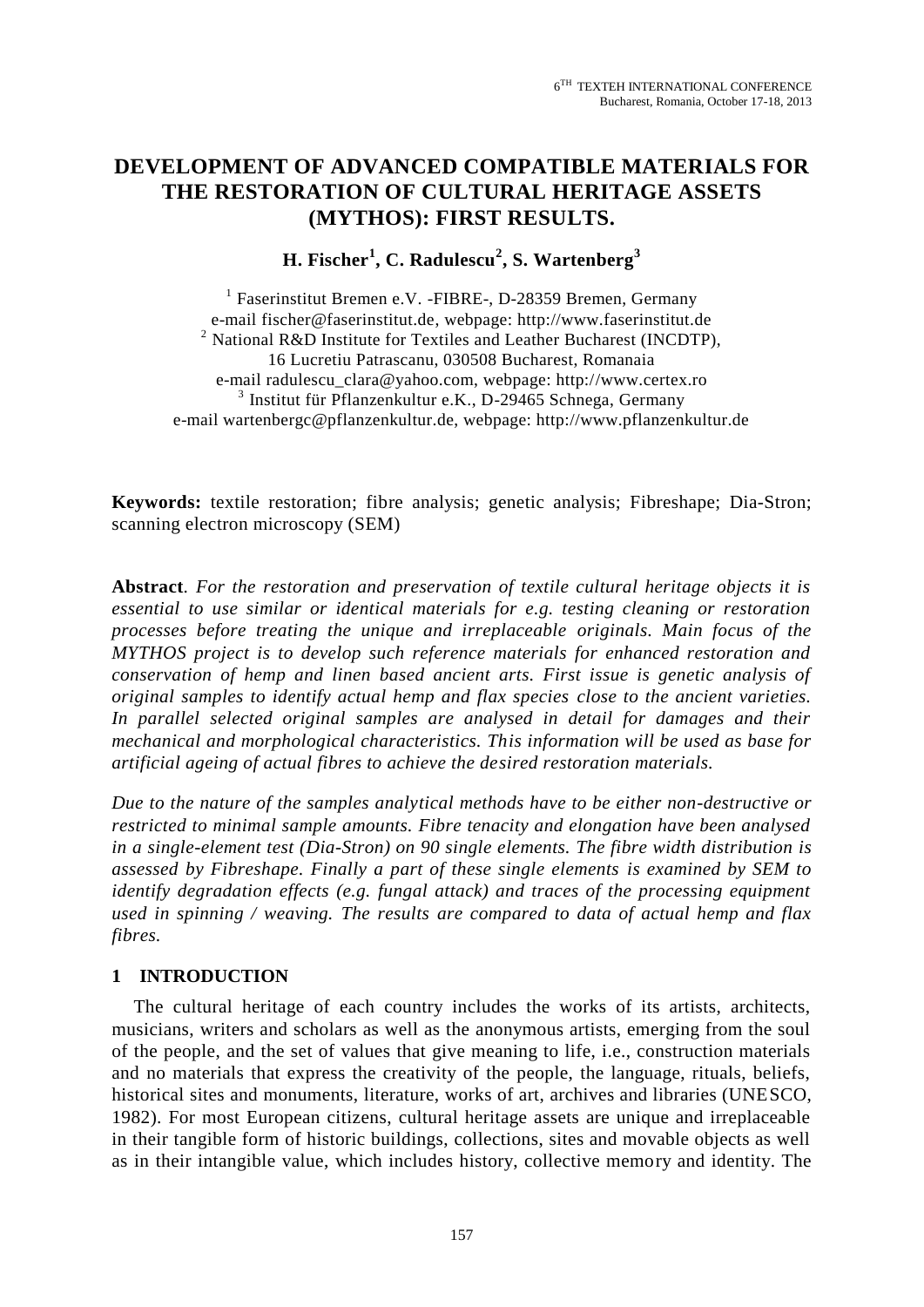combined effects of climate change, other environmental changes, human interventions and security risks threaten Europe's cultural heritage.

Textile based works of art restoration and conservation techniques applied today use 'foreign' materials (glues, additives, fibres etc.) that are incorporated directly in the works of art. There are no experimental materials appropriate to the different type of textiles in historical objects, in terms of technical and biological similarity that can supplement and enhance the restoration and conservation techniques directly on the work of art. MYTHOS project proposes to develop novel ways of treating and storage textile based European arts. The main objective of the project is to develop a set of reference materials, to be used by the cultural national and international organization (Museums, restoration Centres, Ministries of Culture, Education centres etc.). The reference materials will have similar biological and technical characteristics as the ancient textile arts which are on based hemp (*Cannabis* sp.) and flax (*Linum* sp.) fibres and will be dedicated to the restoration and conservation of the hemp and linen based arts. The cultural heritage textile objects are part of the National Peasant Museum collection that are in an advanced degradation state and in need of immediate action. The solution offered by MYTHOS will provide a long term conservation strategy preserving their originality and cultural identity.

Hemp (*Cannabis sativa* L.) and flax (*Linum usitatissimum* L..) plants represent one of the ancient culture that humans tried to domesticate since the early ages of civilizations and most likely the first plant cultivated by mankind for its textile use [1]. It is believed that the centre of origin of Cannabis is central Asia, from where it subsequently spread to Mediterranean countries as well as to Eastern and Central European countries [2].

Flax was subject of pioneer research from the area of plant tissue culture concerning indirect organogenesis, plant regeneration from adventitious shoots and pathogen development on leaves using *in vitro* cultures [3]. As a species easily regenerating in *in vitro* cultures, flax was readily employed in investigations of embryo cultures and transformation of other plant species, among others, rapeseed and cereals [4].

Due to the value of historical textiles for the cultural heritage and the necessity to preserve them for the future generations all the investigations will be micro-destructive or non-destructive. The analysis of such objects requires cooperation between researchers from different areas of science, i.e. archaeology, chemistry, history of art, textile technology, etc. In the frame of this project it is necessary to collect data about the tenacity of the original fibres to have initial target information for the new breed variants and the ageing processes in the later phases. This is normally not essential for the description of historical textiles and thus rarely reported in the literature (historical linen yarn tests [5]). In order to minimize the impact on the textiles only small subsamples can be taken to perform a micro-destructive analysis, e.g. yarn pieces from the hem. After the new cultivars with old genetic profiles are obtained they will be cultivated in specific greenhouses with controlled conditions until their vegetal maturity. The bast plants will be now used for obtaining the fibres, threads and new reference materials. Old processing techniques will be used for this, because all the physical and mechanical processes to which a fibre, thread or material is subjected, are fundamental for its final state.

This paper describes first results obtained from mechanical analysis of samples taken from historical textiles.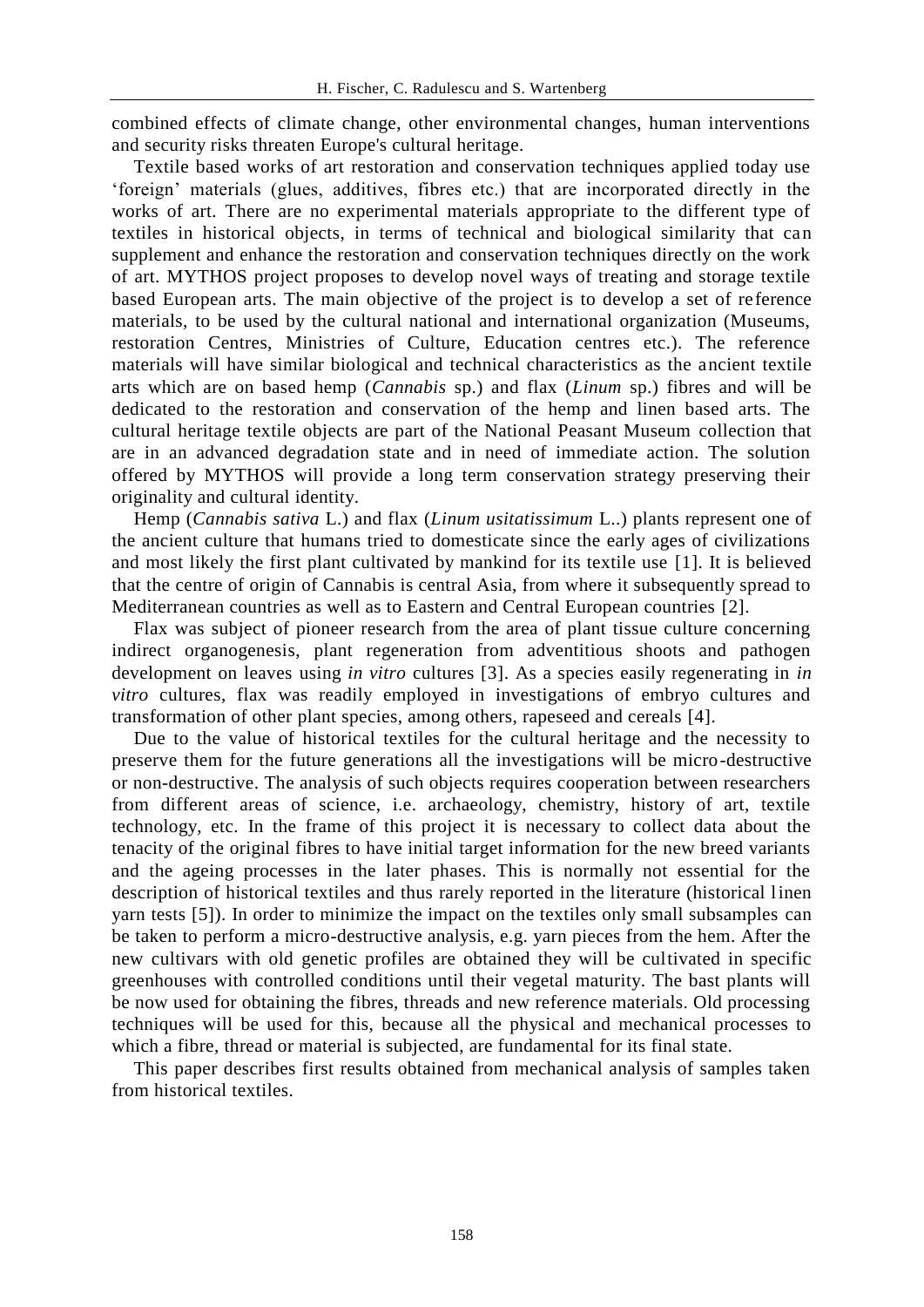## **2 MATERIALS AND METHODS**

#### **2.1 Materials**

Historical fabrics, yarns and fibres were supplied by the National Peasant Museum, Bucharest. For the first analytical approach samples were selected which could be supplied in larger amounts than usual: fibres from preserved complete bobbins / clews and material used as decorative fibres from historical objects. The samples analysed here are listed in table 1 and displayed in figure 1. For comparison two samples of technical flax and hemp fibres are added. Both are grown in Germany and were mechanically separated as raw material for the automotive industry. For this reason the fibres are in general less fine and have a broader property distribution than fibres for textile yarn production. Detailed data about the reference materials can be found in [6].

| Sample name Fibre type |                   | Origin            |
|------------------------|-------------------|-------------------|
| M 3870                 | flax <sup>1</sup> | clew              |
| M 3871                 | $\text{flux}^1$   | clew              |
| Tech. Flax A           | flax              | Germany 2004      |
| L 7024                 | hemp <sup>1</sup> | decorative fibres |
| GDE02                  | hemp              | Germany 2001      |

<sup>1</sup>to be confirmed by genetical analysis (in progress)

Table 1: historical samples analysed.



Figure 1: images of historical fibre samples (a) L 7024, (b) M 3870 and (c) 3871.

Actually a genetic analysis of the sample materials is in progress to prove the fibre type declaration and identify the varieties in detail. Up to now the mechanical and SEM analysis of the fibres have been performed as described below and will be reported here. Additional analysis on fibre fineness distribution is in progress and will be reported later.

#### **2.2 Methods**

To assess the mechanical and morphological properties of the fibres obtained from original historical textiles the use of destructive methods is unavoidable. To have minimised impact on the textiles only small subsamples are allowed to be taken, e.g. yarn pieces from the hem. For this reason fibre tenacity and elongation is analysed in a singleelement test (Dia-Stron) on 90 single elements. This makes the analysis possible based on only  $2 - 4$  yarn snippets of approx. 2 cm length yielding approx. 200 single elements.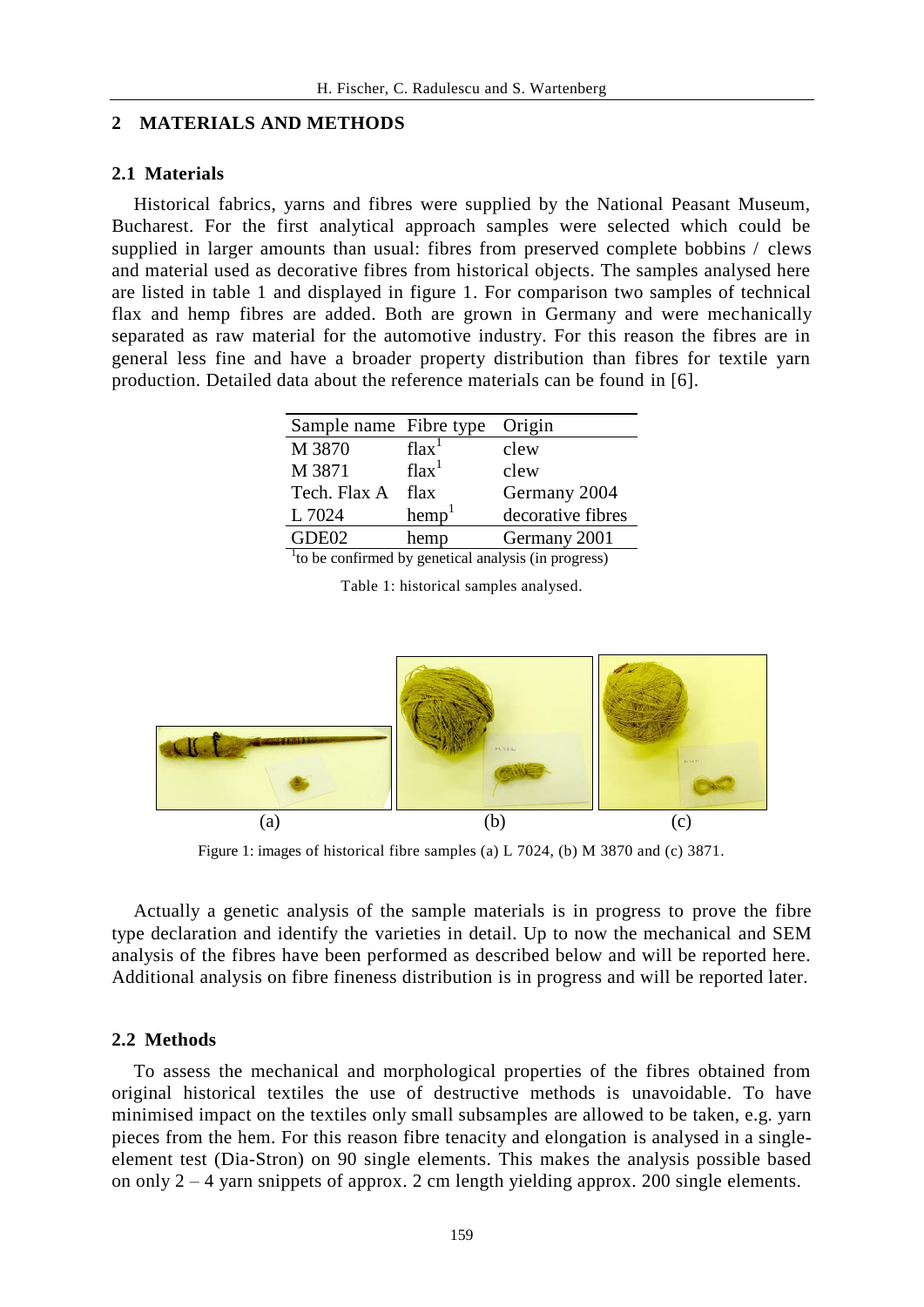Preceding the analyses all samples have to be conditioned in standard climate at 20 °C and 65% relative humidity according to DIN EN ISO 139 [7] for at least 16 h. The mechanical characterisation is conducted on single elements based on DIN EN ISO 5079 [8] (1996), using a Dia-Stron System (Dia-Stron Ltd., Andover, UK) with clamping length 3.2 mm. Preceding the tensile test the cross-section of each single specimen is measured via laser beam. At least 90 specimens are measured to ensure statistically firm results [6].

A part of the remaining single elements was used for fineness analysis by the image processing system Fibreshape: fibres were cut into snippets of <5 mm length and prepared in glass slide-frames (GePe type 6004). These were analysed in a slide scanner (Minolta) at 4800 dpi (measuring mask 'ALFM48Z5'), using Fibreshape V4.2.

Finally a part of these single elements is examined by SEM to identify degradation effects (e.g. fungal attack) and to find characteristic traces of the processing equipment used in spinning / weaving. Prior to the measurement the fibres are sputtered 2 min. at 50 mA with gold dust (Edwards Sputter Coater S150B; Crawley, West Sussex, GB). SEM images of the fibres are recorded using a Cam Scan CS24 device (EO Elektronen-Optik-Service GmbH, Dortmund, Germany; acceleration voltage 20 kV; Software: analySIS 3.2, SIS Soft Imaging System GmbH, Münster, Germany).

#### **3 RESULTS AND DISCUSSION**

The results of tenacity measurement of the samples are displayed in figure 2 as *boxand-whisker* plots. The plots comprise the upper and lower deciles ( $X_{0.90}$  and  $X_{0.10}$ ) as outer dots, the upper and lower quartiles ( $X_{0.75}$  and  $X_{0.25}$ ) as box limits, and the median  $(X<sub>0.50</sub>)$  denoted inside the box. In addition, the average values  $\pm$ 95% level of confidence are printed in the diagram. It is obvious that all historical samples are in the same range of tenacity, but the hemp sample is with median 258 N/mm² significantly below both flax samples with median 383 and 484 N/mm². Comparing this to the technical fibres from actual production there is an obvious difference: both of them display a higher tenacity of approx. 800 N/mm², combined with a much broader distribution, ranging to nearly 2000 N/mm² for the flax sample.

A similar tendency can be observed for the Young's moduli displayed in figure 3: all historical samples are in the same range of  $10,000 - 13,000$  N/mm<sup>2</sup> and display a similar width of distribution. Again the distribution of the reference samples is broader, but only for the flax reference it is significantly broader. It is only the flax reference sample, which has a slightly higher level of Young's modulus (19,000 N/mm<sup>2</sup>). All other samples including the hemp reference are in the same range.

In general most results presented here are in accordance with the literature [9]. Flax single element tenacity is reported to be in the range of  $343 - 1500$  N/mm<sup>2</sup> with mostly cited values around 700 N/mm². Both historical samples are at the lower end (383 and 484 N/mm²), but clearly inside the frame. The literature range for Young's modulus of flax is  $8,000 - 100,000$  N/mm<sup>2</sup> with mostly cited values around 70,000 N/mm<sup>2</sup>. Again the samples are slightly above the lower end of the frame (10,700 and 13,300 N/mm<sup>2</sup>), i.e. clearly inside. The reference flax sample is in the mostly cited region of tenacity, but is at the lower end of the frame in Young's modulus.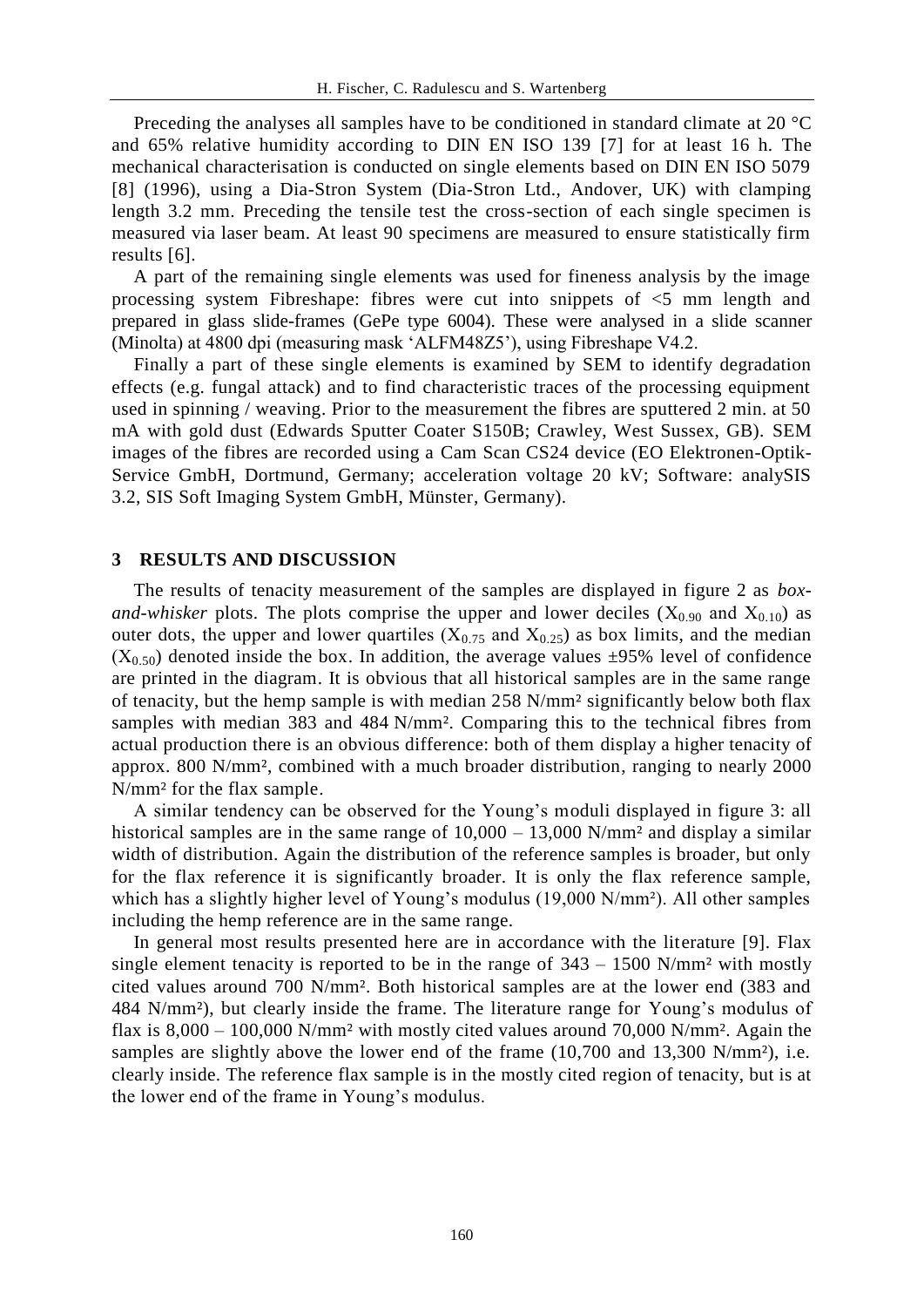

Figure 2: tenacity distributions of historical fibre samples compared to actual technical fibres with average values ±95% level of confidence.



Figure 3: Young's modulus distributions of historical fibre samples compared to actual technical fibres with average values ±95% level of confidence.

Concerning the historical hemp and the hemp reference sample the situation is similar. Hemp single element tenacity is reported to be in the range of  $310 - 1110$  N/mm<sup>2</sup> with mostly cited values around 800 N/mm². The historic sample is slightly below this area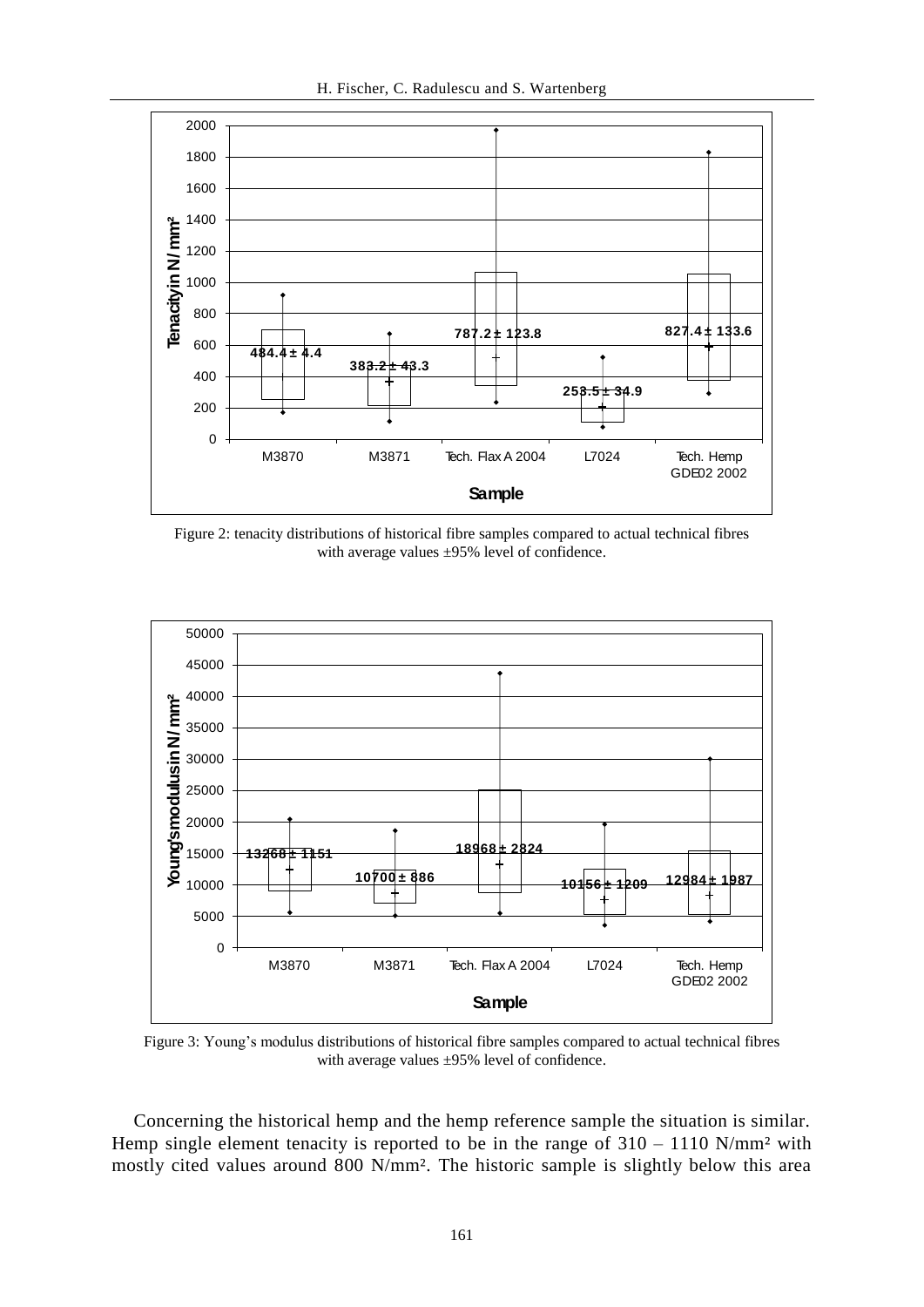(258 N/mm²), and the reference (827 N/mm²) fits into the mostly cited region. Young's modulus is reported in the range of  $3,000 - 90,000$  N/mm<sup>2</sup> with mostly cited values around  $65,000$  N/mm<sup>2</sup>. The historic  $(10,156 \text{ N/mm}^2)$  as well as the reference sample (12,984 N/mm²) are at the lower end but clearly inside the frame.

The fineness distributions of the historic and reference sample are displayed in figure 4. Due to the nature of these materials fibre bundle fineness or width are reported in very broad ranges in the literature [9]. Nevertheless the samples observed here are very fine for such materials. Flax fibre bundle width is reported in the range of  $40 - 620 \mu m$ . Both the historic samples (27/35  $\mu$ m) as well as the reference sample (20  $\mu$ m) are clearly below this frame. This indicates the influence of the processing steps in spinning etc. for the historic samples as well as the coarse separation for the reference samples. The processing causes separation of the fibre bundles into finer elements. Similar observations were made for the historic and reference hemp. With 47 µm and 38 µm both are very similar to each other, indicating a similar intensity of processing. Compared to the literature range [9] of  $25 - 500 \mu m$ , both are inside the frame, but clearly at the lower end.



Figure 4: Fineness distributions of historical fibre samples compared to actual technical fibres with average values  $\pm 95\%$  level of confidence.

The only difference between the materials observed here is, that both flax samples are very fine, whereas the hemp fibres are a little bit coarser. This corresponds to the former application of these fibres: for the flax fibres spun into a textile yarn such fineness has to be expected. The historic hemp fibre bundles were used for decorative purpose and thus less intensively separated. The selected reference materials correspond to the historic ones.

SEM analysis of the historic samples gave no hints on fungal damages. This must not be seen as general finding for historic textiles, but is valid for these analysed subsamples. Selected images of the three samples are displayed in figure 5. For all of them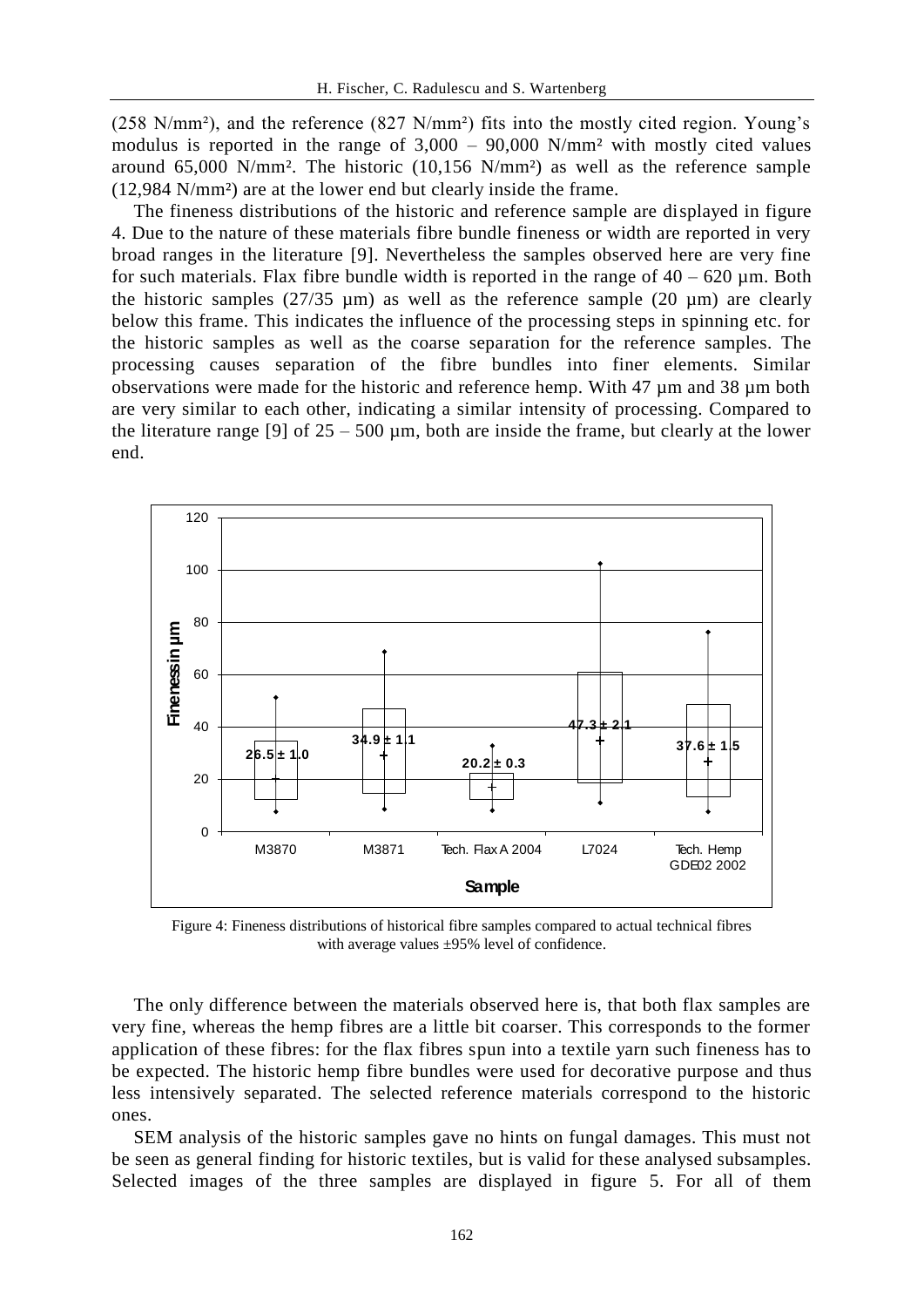mechanical damages like cracks (marked by red arrows) or bucklings (marked by blue arrows) could be identified.



Figure 5: SEM images of (a) L 7024, (b) M 3870 and (c) 3871 with identified cracks (red arrows) and bucklings (blue arrows).

Such damages are well-known from new fibres which underwent erroneous processing [10]. Small cracks can also be caused by natural deterioration [11]. This indicates that the samples analysed here have been damaged more by processing than by degradation during storage.

## **4 CONCLUSIONS AND OUTLOOK**

All historical samples assessed here are at the lower end of the literature range [9] in terms of tenacity Young's modulus. On the one hand this corresponds to the efforts of plant breeding during the last centuries, which led to actual bast fibres with higher tenacities and higher Young's moduli. On the other hand the selected reference samples represent varieties in actual use, whose mechanical fibre properties are only slightly above the level of the historical fibres. This indicates that these actual varieties used in mass production are not so far away from the historical ones (at least in terms of their mechanical properties).

This fact becomes more obvious looking deeper into details of the results: the main differences between historical and reference fibres have been found in terms of fibre tenacity, whereas all samples are in the same range of Young's modulus. Having in mind, that the tenacity is determined by the weakest point of the tested fibre (e.g. fungal or process-induced damages), but that Young's modulus represents the mechanical behaviour determined by the arrangement of the cellulose chains (crystallinity, fibril angle etc.) [12], it becomes obvious, that the difference between the material of historic and actual fibres is small.

As to be seen in the SEM images, the difference found in tenacity is presumably caused by processing damages, but this finding cannot exclude additional degradation effects during the centuries of storage (e.g. embrittlement) [11], but the fibres are still in a good state.

In addition, the historic and corresponding reference fibres were in the same range of fineness, indicating a similar intensity of processing. Based on these results it will be possible to set up a scheme for artificial ageing of new fibres to adapt them to the properties of the historic originals.